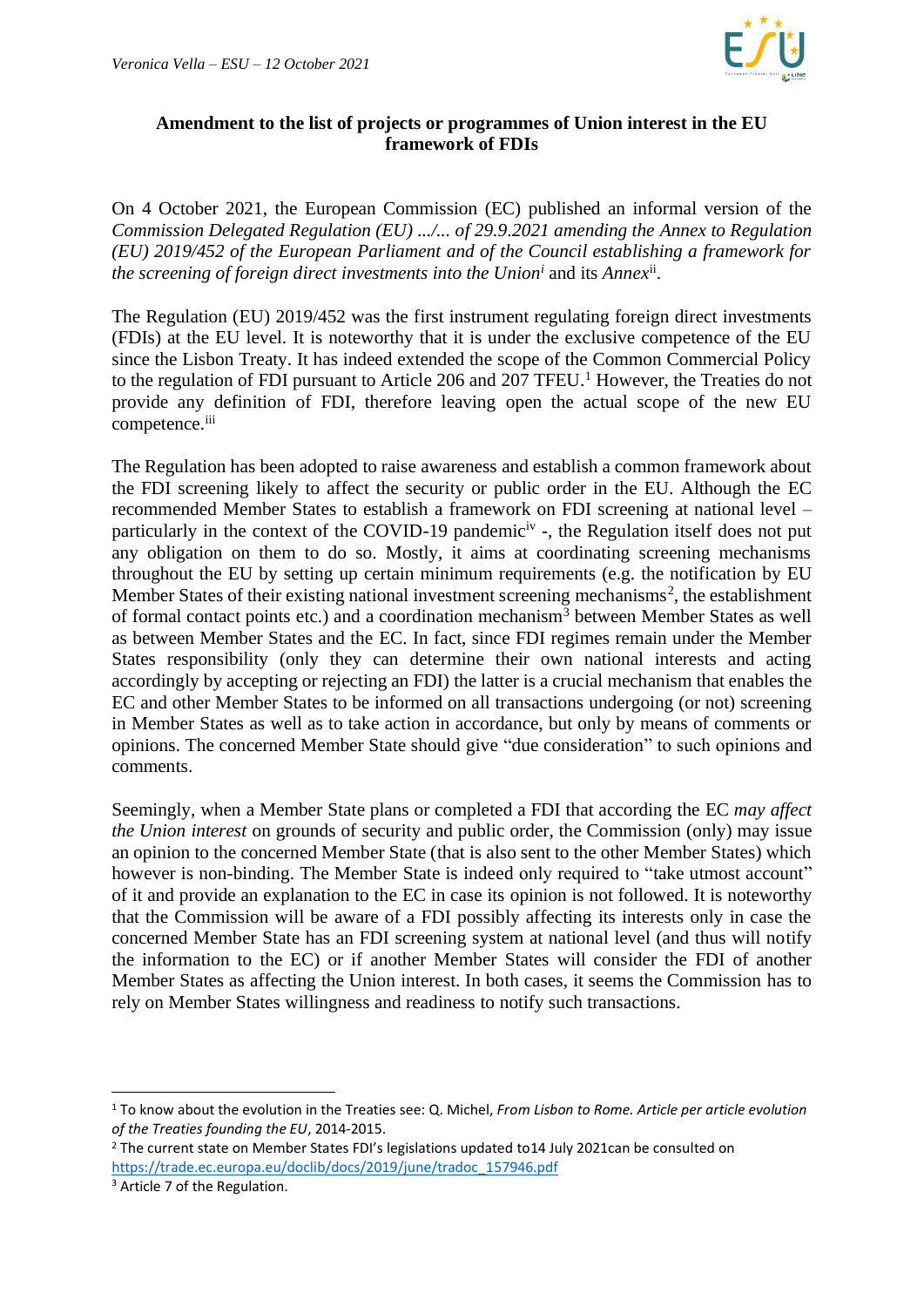

The most recent delegated act would amend the Annex to the Regulation governing FDIs into the Union by adding and modifying the previous list of *projects or programmes of Union interest*, as referred to in Article 8(3).

The amendments reflect the developments since the previous Annex update (on 13 July 2020), notably including the Multiannual Financial Framework for the years 2021 to 2027.

The table below illustrates what programmes or projects have been maintained from the previous list, which ones have been amended and which ones have been added – since they were identified as fulfilling the criteria of Article  $8(3)^4$ .

Brief explanations of the projects may be found in the *Commission Delegated Regulation (EU) .../... of 29.9.2021 (*hereinafter 'the Regulation')*.*

|                | <b>MAINTEINED</b>                      | <b>AMENDED</b>                                                                                                                                                                                                   | <b>NEW</b>                                                                                                                                                                                                                                    |
|----------------|----------------------------------------|------------------------------------------------------------------------------------------------------------------------------------------------------------------------------------------------------------------|-----------------------------------------------------------------------------------------------------------------------------------------------------------------------------------------------------------------------------------------------|
| 1              | European GNSS<br>programmes (Galileo & |                                                                                                                                                                                                                  |                                                                                                                                                                                                                                               |
|                | $EGNOS)^{5v}$                          |                                                                                                                                                                                                                  |                                                                                                                                                                                                                                               |
| $\mathbf{2}$   | Copernicus <sup>6vi</sup>              |                                                                                                                                                                                                                  |                                                                                                                                                                                                                                               |
| 3              |                                        |                                                                                                                                                                                                                  | Preparatory Action on Preparing<br>the new EU GOVSATCOM<br>programme <sup>vii</sup>                                                                                                                                                           |
| $\overline{4}$ |                                        |                                                                                                                                                                                                                  | Space Programme <sup>viii</sup>                                                                                                                                                                                                               |
| 5              |                                        | Horizon 2020<br>including research and<br>development<br>programmes pursuant<br>to Article 185 TFEU,<br>and joint undertakings<br>or any other structure<br>set up pursuant to<br>Article 187 TFEU <sup>ix</sup> |                                                                                                                                                                                                                                               |
| 6<br>7         |                                        |                                                                                                                                                                                                                  | Horizon Europe, including<br>research and development<br>programmes pursuant to Article<br>185 TFEU, and joint<br>undertakings or any other<br>structure set up pursuant to<br>Article 187 TFEU <sup>x</sup><br>Euratom Research and Training |
|                |                                        |                                                                                                                                                                                                                  | Programme $2021 - 2025$ <sup>xi</sup>                                                                                                                                                                                                         |

<sup>4</sup> « …projects or programmes of Union interest shall include those projects and programmes which involve a substantial amount or a significant share of Union funding, or which are covered by Union law regarding critical infrastructure, critical technologies or critical inputs which are essential for security or public order… » <sup>5</sup> Regulation (EU) No 1285/2013 is maintained in the Annex in view of Article 110(1) of Regulation (EU) 2021/696 (Regulation (EU) 2021/696 establishes the Union Space Programme and the European Union Agency for the Space Programme and repeals Regulations (EU) No 912/2010, (EU) No 1285/2013 and (EU) No 377/2014 and Decision No 541/2014/EU. Its Article 110 is about transitional provisions and continuity of services after 2027).

<sup>6</sup> Regulation (EU) No 377/2014 is maintained in this Annex in view of Article 110(1) of Regulation (EU) 2021/696.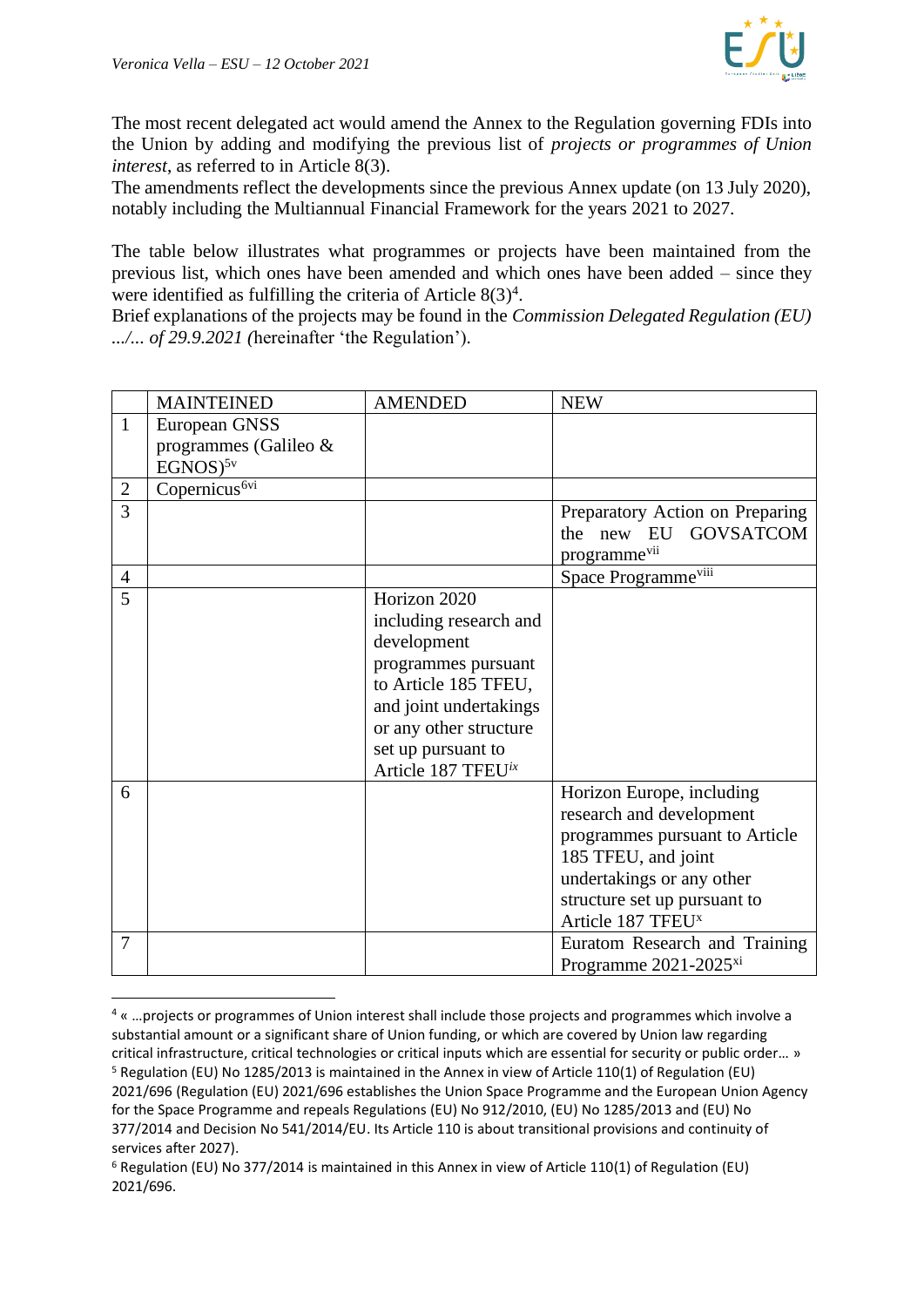

| 8  | Trans-European Networks              |                       |                                          |
|----|--------------------------------------|-----------------------|------------------------------------------|
|    | for Transport (TEN-T) <sup>xii</sup> |                       |                                          |
| 9  | <b>Trans-European Networks</b>       |                       |                                          |
|    | for Energy (TEN-E)xiii               |                       |                                          |
| 10 | <b>Trans-European Networks</b>       |                       |                                          |
|    | for                                  |                       |                                          |
|    | Telecommunications <sup>7xiv</sup>   |                       |                                          |
| 11 |                                      |                       | Connecting Europe Facility <sup>xv</sup> |
| 12 |                                      |                       | Digital Europe Programme <sup>xvi</sup>  |
| 13 | <b>European Defence</b>              |                       |                                          |
|    | <b>Industrial Development</b>        |                       |                                          |
|    | Programme <sup>xvii</sup>            |                       |                                          |
| 14 |                                      |                       | Preparatory Action on Defence            |
|    |                                      |                       | Research <sup>xviii</sup>                |
| 15 |                                      |                       | European Defence Fund <sup>xix</sup>     |
| 16 |                                      | Permanent structured  |                                          |
|    |                                      | cooperation           |                                          |
|    |                                      | (PESCO) <sup>xx</sup> |                                          |
| 17 |                                      |                       | European Joint Undertaking for           |
|    |                                      |                       | <b>ITER</b> xxi                          |
| 18 |                                      |                       | EU4Health Programme <sup>xxii</sup>      |

All things considered, while until few years ago the FDI screening was mostly addressed at national level and with concern to national interests, now it seems that more and more attention is paid to FDI at the EU level and with regard to *Union interests*.

<sup>7</sup> Regulation (EU) No 283/2014 is maintained in this Annex in view of Article 27(2) of Regulation (EU) 2021/1153 establishing the Connecting Europe Facility and repealing Regulations (EU) No 1316/2013 and (EU) No 283/2014.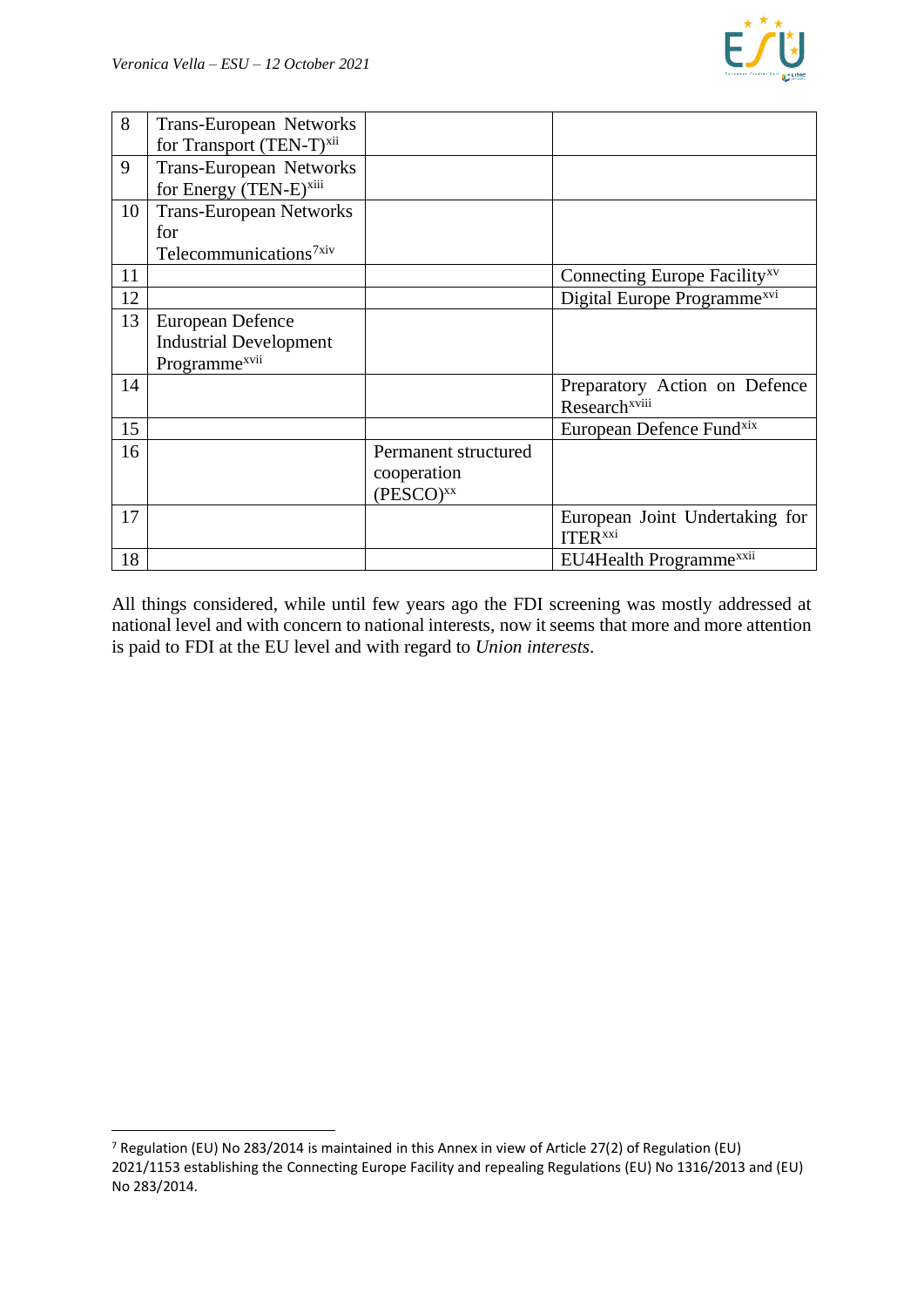

<sup>i</sup> COMMISSION DELEGATED REGULATION (EU) .../... of 29.9.2021 amending the Annex to Regulation (EU) 2019/452 of the European Parliament and of the Council establishing a framework for the screening of foreign direct investments into the Union (C(2021) 6924 final).

ii ANNEX to the Commission Delegated Regulation (EU) ..../.... amending the Annex to Regulation (EU) 2019/452 of the European Parliament and of the Council establishing a framework for the screening of foreign direct investments into the Union (C(2021) 6924 final – ANNEX).

iii European Parliament, Directorate-General for External Policies of the Union, Policy Department Study, *The EU Approach to international investment policy after the Lisbon Treaty*, October 2010, p. 11.

iv EU Commission, *Guidance to the Member States concerning foreign direct investment and free movement of capital from third countries, and the protection of Europe's strategic assets, ahead of the application of Regulation (EU) 2019/452 (FDI Screening Regulation)*, C(2020) 1981 final, 25 March 2020.

<sup>v</sup> Regulation (EU) No 1285/2013 of the European Parliament and of the Council of 11 December 2013 on the implementation and exploitation of the European satellite navigation systems and repealing the Council Regulation (EC) No 876/2002 and Regulation (EC) No 683/2008 of the European Parliament and of the Council (OJ L 347, 20.12.2013, p. 1).

vi Regulation (EU) No 377/2014 of the European Parliament and of the Council of 3 April 2014 establishing the Copernicus Programme and repealing Regulation (EU) No 911/2010 (OJ L 122, 24.4.2014, p. 44).

vii Regulation (EU, Euratom) 2018/1046 of the European Parliament and of the Council of 18 July 2018 on the financial rules applicable to the general budget of the Union, amending Regulations (EU) No 1296/2013, (EU) No 1301/2013, (EU) No 1303/2013, (EU) No 1304/2013, (EU) No 1309/2013, (EU) No 1316/2013, (EU) No 223/2014, (EU) No 283/2014, and Decision No 541/2014/EU and repealing Regulation (EU, Euratom) No 966/2012, and in particular Article 58(2)(b) thereof (OJ L 193, 30.7.2018, p. 1)

viii Regulation (EU) 2021/696 of the European Parliament and of the Council of 28 April 2021 establishing the Union Space Programme and the European Union Agency for the Space Programme and repealing Regulations (EU) No 912/2010, (EU) No 1285/2013 and (EU) No 377/2014 and Decision No 541/2014/EU (OJ L 170, 12.5.2021, p. 69).

ix Regulation (EU) No 1291/2013 of the European Parliament and of the Council of 11 December 2013 establishing Horizon 2020 – the Framework Programme for Research and Innovation (2014-2020) and repealing Decision No 1982/2006/EC (OJ L 347, 20.12.2013, p. 104), including actions therein relating to Key Enabling Technologies such as artificial intelligence, robotics, semiconductors and cybersecurity.

<sup>x</sup> Regulation (EU) 2021/695 of the European Parliament and of the Council of 28 April 2021 establishing Horizon Europe – the Framework Programme for Research and Innovation, laying down its rules for participation and dissemination, and repealing Regulations (EU) No 1290/2013 and (EU) No 1291/2013 (OJ L 170, 12.5.2021, p. 1).

xi Council Regulation (Euratom) 2021/765 of 10 May 2021 establishing the Research and Training Programme of the European Atomic Energy Community for the period 2021-2025 complementing Horizon Europe – the Framework Programme for Research and Innovation and repealing Regulation (Euratom) 2018/1563 (OJ L 167 I, 12.5.2021, p. 81).

xii Regulation (EU) No 1315/2013 of the European Parliament and of the Council of 11 December 2013 on Union guidelines for the development of the trans-European transport network and repealing Decision No 661/2010/EU (OJ L 348, 20.12.2013, p. 1).

xiii Regulation (EU) No 347/2013 of the European Parliament and of the Council of 17 April 2013 on guidelines for trans-European energy infrastructure and repealing Decision No 1364/2006/EC and amending Regulations (EC) No 713/2009, (EC) No 714/2009 and (EC) No 715/2009 (OJ L 115, 25.4.2013, p. 39).

xiv Regulation (EU) No 283/2014 of the European Parliament and of the Council of 11March 2014 on guidelines for trans-European networks in the area of telecommunications infrastructure and repealing Decision No 1336/97/EC (OJ L 86, 21.3.2014, p. 14).

xv Regulation (EU) 2021/1153 of the European Parliament and of the Council of 7 July 2021 establishing the Connecting Europe Facility and repealing Regulations (EU) No 1316/2013 and (EU) No 283/2014 (OJ L 249, 14.7.2021, p. 38).

xvi Regulation (EU) 2021/694 of the European Parliament and of the Council of 29 April 2021 establishing the Digital Europe Programme and repealing Decision (EU) 2015/2240 (OJ L 166, 11.5.2021, p. 1).

xvii Regulation (EU) 2018/1092 of the European Parliament and of the Council of 18 July 2018 establishing the European Defence Industrial Development Programme aiming at supporting the competitiveness and innovation capacity of the Union's defence industry (OJ L 200, 7.8.2018, p. 30).

xviii Regulation (EU, Euratom) 2018/1046 of the European Parliament and of the Council of 18 July 2018 on the financial rules applicable to the general budget of the Union, amending Regulations (EU) No 1296/2013, (EU) No 1301/2013, (EU) No 1303/2013, (EU) No 1304/2013, (EU) No 1309/2013, (EU) No 1316/2013, (EU) No